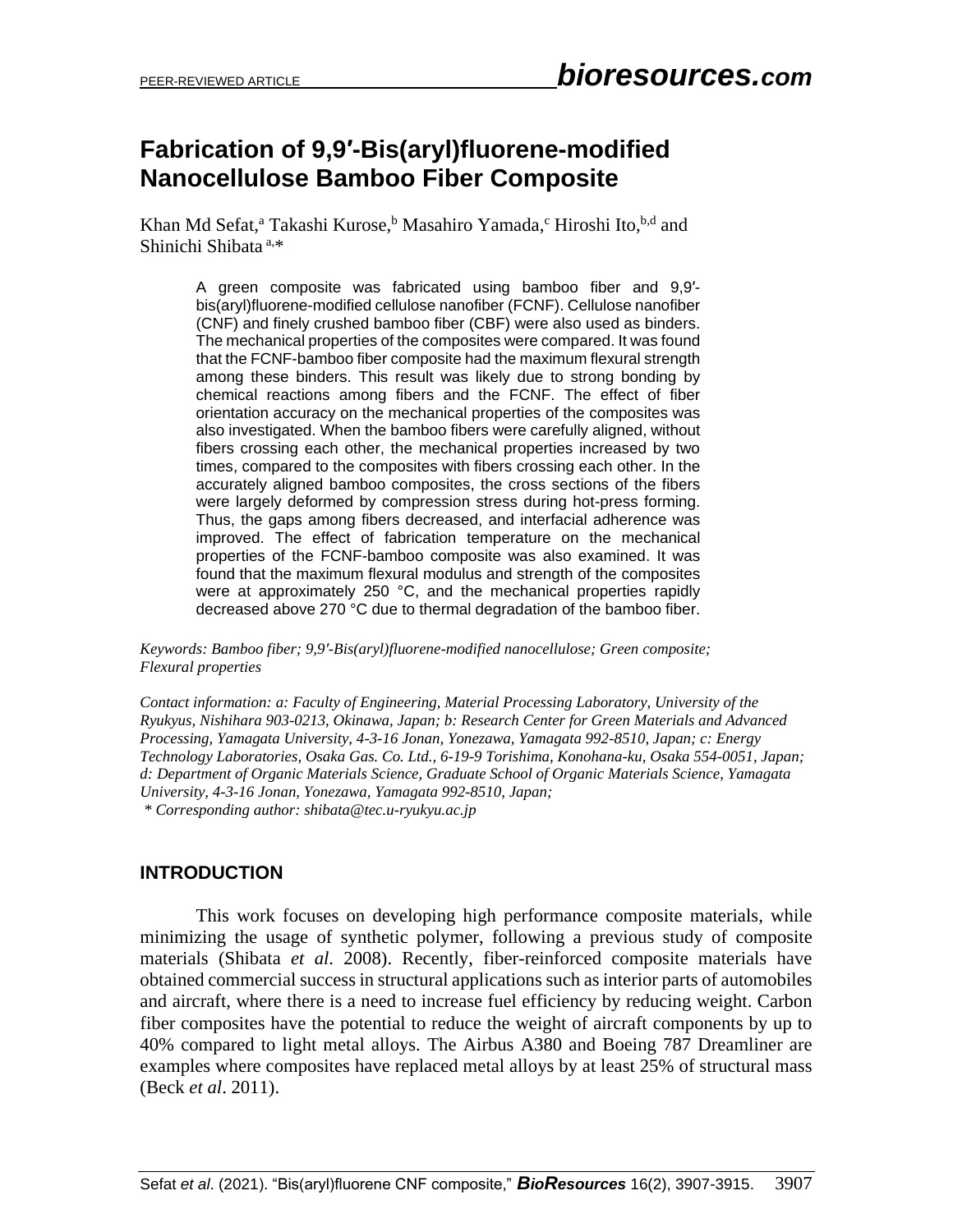Applications of fiber-reinforced composites are increasing and include sporting goods, electronics, and various home appliances. These composites are also being studied as promising in orthopedic medicine and prosthetic devices (Scholz *et al*. 2011). Natural fibers and synthetic polymers as composites have also been applied in automobile parts, cell-phones, *etc*. (Sun 2018).

Previous studies attempted to develop natural fiber composites (polypropylenebagasse fibers), as a tentative approach to minimizing recycling, eventually reducing the carbon footprint. One discouraging fact while dealing with these materials is disposal management. Practically and on a large scale, it is infeasible to separate each component from the composites. Incinerators are severely affected while treating these waste products. Most importantly, some toxic gases of the  $NO<sub>x</sub>$  group are emitted into the environment by this process. Hence, there came the idea to study and develop fully bio-based green composites, with a goal of high mechanical performance. Polymer composites made of natural fibers and biopolymers are considered green composites (Shekar and Ramachandra 2018; Netravali 2019).

There are abundant sources of fibers (bagasse, bamboo, coir, flax, hemp, jute, sisal, *etc*.) in nature that have been used from the ancient period. Bamboo, one of the fastgrowing grasses in tropical and subtropical regions, with high inherent strength (tensile strength of 300 to 600 MPa and tensile modulus of 20 to 50 GPa (Amada *et al*. 1997; Takagi and Takeichi 2012)) and temperature stability was selected for this investigation. In modern society, natural fibers have been replaced by synthetic polymers because of greater utility, function, and mechanical performance. Concerns about climatic change have reinvigorated the economic value of natural fibers.

Biodegradable resins such as poly(lactic acid) (PLA) and polyhydroxyalkanoate (PHA) are interesting as matrices for bio-composites (Sun 2018). However, to widen the matrix selection, it is an interesting research area to discover alternative matrices with better adhesion, binding capability, and interfacial strength. Takagi and Takeichi (2012) developed bamboo-fiber-reinforced binderless green composite using bamboo fiber and steam-exploded bamboo powder. Imanishi *et al*. (2005) fabricated wood powder composites without adhesive and found that moisture was needed to produce wood powder composites with high bending strength. Nishino *et al*. (2004) and Nishino and Arimoto (2007) demonstrated all-cellulose composites using unidirectional ramie fibers with cellulose binder by N,N′-dimethylacetamide pre-treatment.

From previous experiments conducted in the authors' laboratory, it was learned that unidirectionally oriented fiber composite presents more than 2.5 times higher flexural strength than that of randomly oriented fiber, specifically for bamboo and kenaf composites (Shibata *et al*. 2008). Therefore, the unidirectionally fiber orientation composite was selected in this investigation.

The 9,9′-bis(aryl)fluorene, holding cardo moieties in its bulky steric structure, possesses high dispersibility and compatibility with resins (Sugimoto *et al*. 2019). It has potential to act as a binder in green composites due to its functional group. Learning from the aforementioned findings, a 9,9′-bis(aryl)fluorene-modified cellulose nanofiber (FCNF)-bamboo fiber composite was developed. The FCNF was used as a binder and compared with cellulose nanofiber (CNF) and finely crushed bamboo fiber (CBF). Additionally, optimal fiber alignment and press forming temperature in bamboo composite fabrication were evaluated.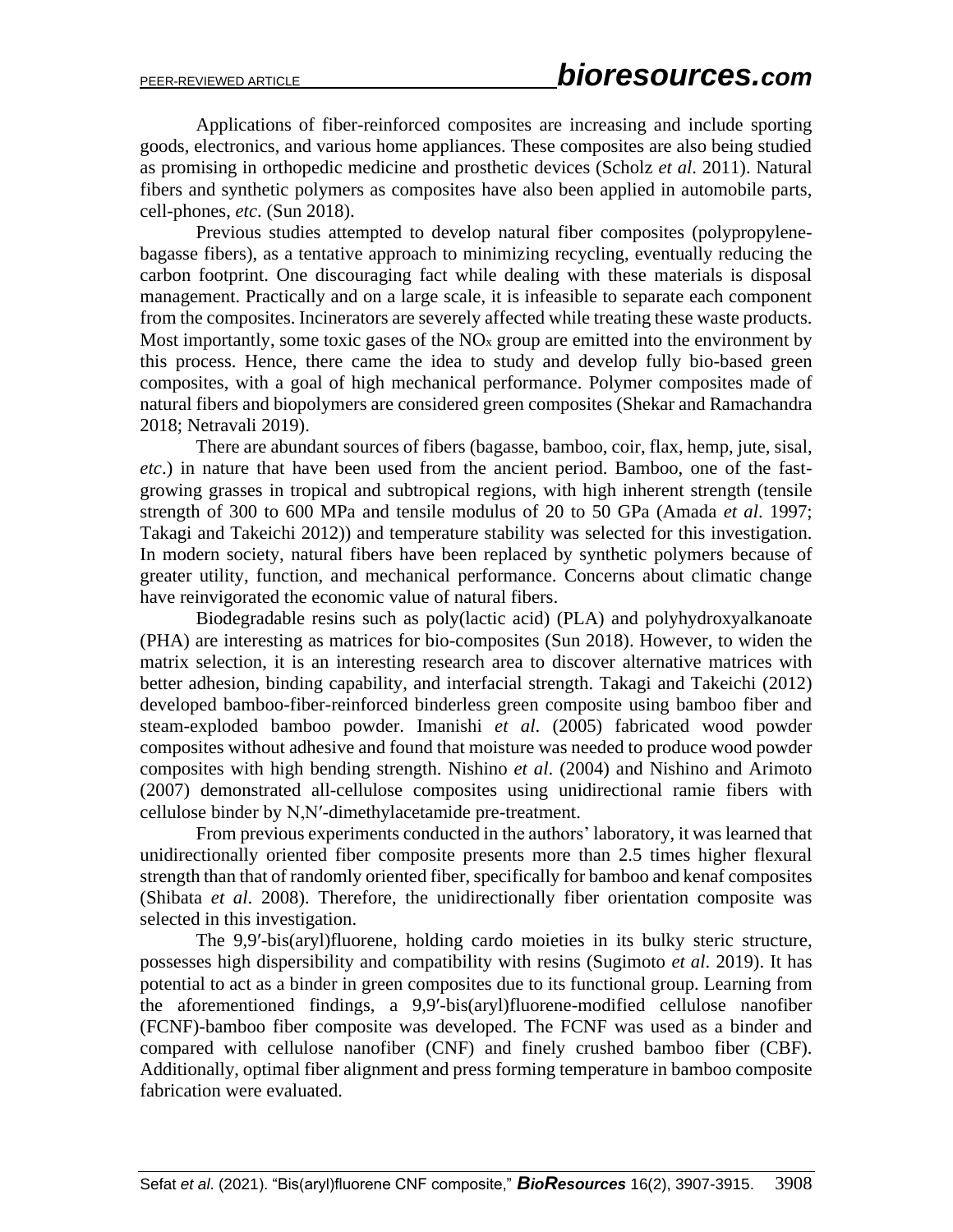### **EXPERIMENTAL**

### **Materials and Methods**

Bamboo culms in this study were obtained in the west local area of Tokushima Prefecture in Japan. The lower part of the bamboo, below approximately 2 m of the 15 m height, was used. The culm was cut to 22 cm in length, excluding the joint part, and the epidermis covering its stem was peeled off. In the cross-section view, the culm was cut into 16 pieces of radially symmetrical shape. Each piece was boiled with 3% NaOH at 80 °C for 2 h in a flask. The fiber bundles were separated by hand after the alkali treatment, as shown in Fig. 1(a). These separated fibers were 22 cm in length and 0.2 mm to 0.5 mm in diameter. Each fiber consisted of small fibers of approximately 0.01 mm to 0.015 mm in diameter. Thus, these were fiber bundles, strictly; however, these fiber bundles are simply referred to as bamboo fibers hereafter.

Three types of binders were prepared. The FCNF and CNF were supplied by Osaka Gas Chemical Co., Ltd (Osaka, Japan). Finely crushed bamboo fiber (CBF) was obtained by crushing bamboo fibers with an electric juicer/mixer after alkali treatment. Each binder was adjusted to a dilution weight ratio of 1:99 by ion-exchanged water and mixed by a mechanical homogenizer at 8000 rpm for 20 min to obtain a homogeneous binder suspension.

The FCNF used was the same material reported by Sugimoto *et al*. (2019). The synthesis process is shown in Fig. 2. A highly reactive primary hydroxyl group at C6 position of a glucose unit is supposed to react with BPFG (bisphenol fluorene diglycidyl ether) in DBU (1,8-diazabicyclo[5.4.0]undec-7-ene). The hydroxy group at C6-position is attacked by the epoxy group of BPFG and formed ether bonds. The modification rate DS, which is the ratio of BPFG in one glucose unit, has been evaluated by FT-IR using a standard curve method. The aromatic ring deformation at 1506 cm−1 was characteristic of fluorene aromatic rings. As a result, the modification degree of substitution was DS=0.048.

Hot-pressed specimens were prepared as follows: Bamboo fibers (20 g) were carefully aligned side by side, with the fibers being unidirectional, and in one layer on a stainless steel tray, as shown in Fig. 1(b). The abovementioned binder suspension was poured onto these aligned fibers, and the tray was dried by an electric oven at 80 °C for 24 h.



**Fig. 1.** (a) Natural bamboo fibers obtained after alkali treatment and (b) unidirectionally aligned bamboo fibers side by side in one layer before binder coating

The dried sheets of bamboo fibers and binders were laminated between stainless steel plates, as shown in Fig. 3, and hot-pressed at a pressure of 10 MPa for 5 min at 230 °C. After that, the laminated specimen was cut to 13 mm in width and 29 mm in length for flexural testing.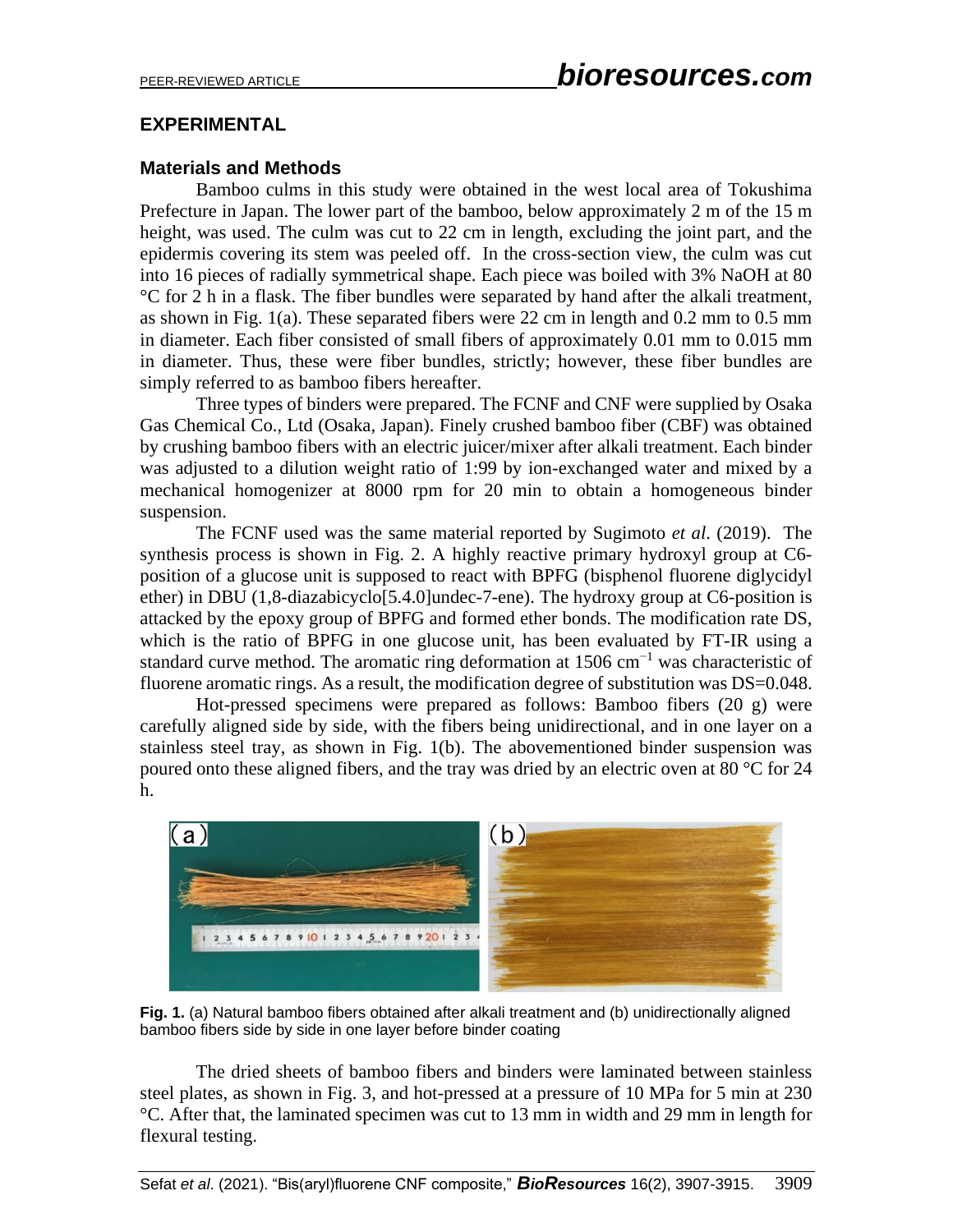## PEER-REVIEWED ARTICLE *bioresources.com*





Microstructural observations were conducted at both the microscale and macroscale. A scanning electron microscope / energy dispersive X-ray spectrometer (TM3030, Hitachi, Tokyo, Japan) was used for micro-observation. A digital microscope (VHX-950F, Keyence, Osaka, Japan) was used for macro-observation. The stacked specimen was cut to 10 mm length, and this specimen was embedded in epoxy so that the cross section could be observed. The surface was polished until obtaining a mirror surface.



**Fig. 3.** Schematic illustration of bamboo-binder hot-press forming

The flexural testing was performed according to ISO 178 (2010) at each condition with three specimens using a universal testing machine (Shimadzu EZ Test, Kyoto, Japan). The test used a span length of 22 mm and a crosshead speed of 1 mm/min. The specimens used in the flexural test were 29 mm in length, 13 mm in width, and 1.0 mm to 1.5 mm in thickness. The flexural modulus was determined by the initial derivative line of the loaddisplacement curve. The highest inclination line was obtained as the initial derivative line between 0% and 15% of the maximum load. The flexural strength was calculated using the maximum load.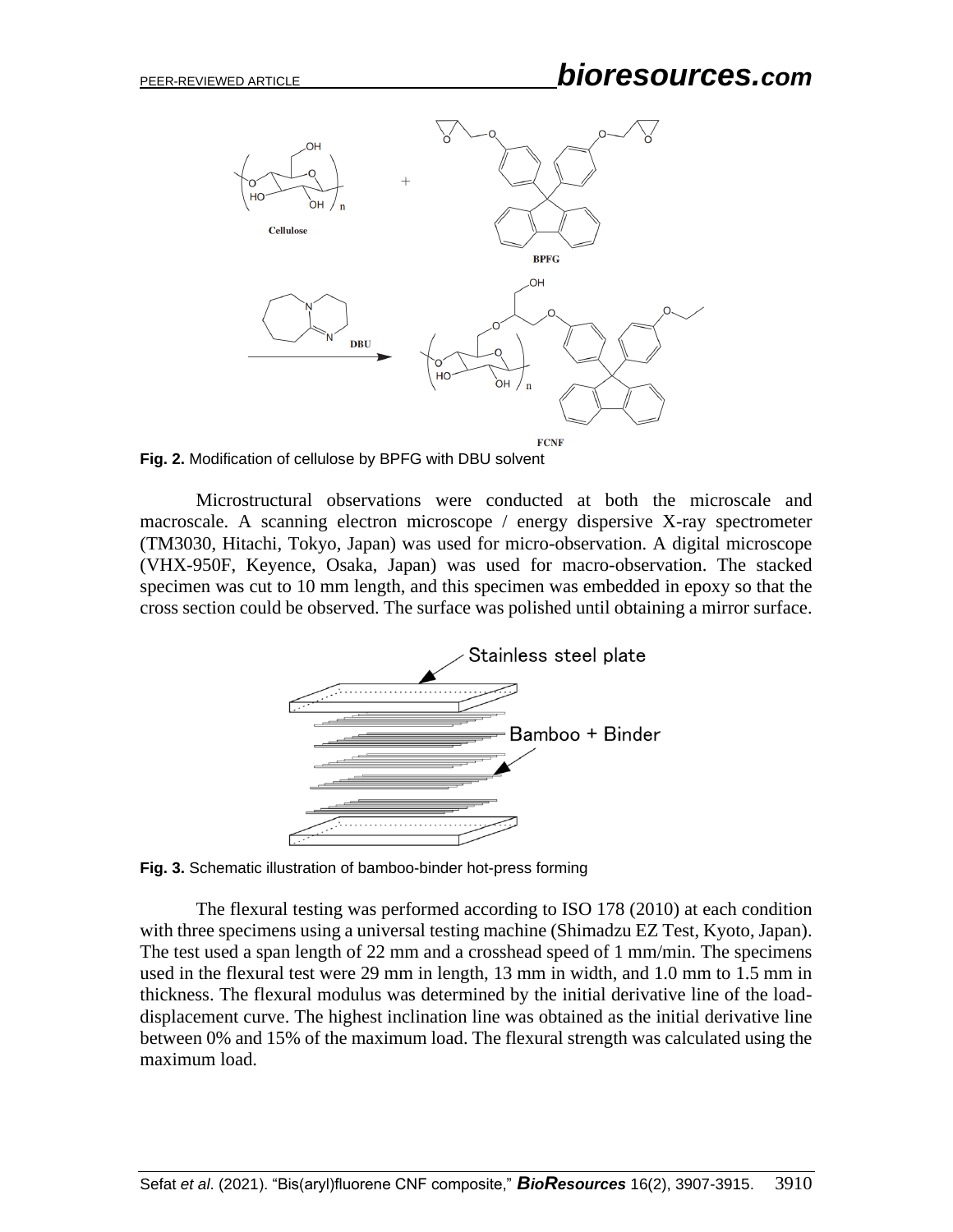### **RESULTS AND DISCUSSION**

Figure 4 shows the flexural modulus and strength values of the 10% binder-bamboo composites. The combination of FCNF-bamboo exhibited better mechanical properties than the other two types of binders.



**Fig. 4.** Flexural modulus and strength values of the FCNF-bamboo, CBF-bamboo, and CNFbamboo composites

Figure 5 presents the relationships between load and displacement in the flexural tests. In the FCNF-bamboo composite, the bamboo fibers were broken at the top of the curve in the graph. In the CNF-bamboo composites, delamination among the layers started at the top of the curve. Figure 6 shows the surface appearances of the FCNF and CNF composites just after hot-press forming at 230 °C. The fibers that were coated by CNF were not all bonded, and some separated from each other, as shown in Fig. 6(a). Meanwhile, the fibers and binder were bonded by FCNF, as shown in Fig. 6(b). This result is likely due to the FCNF having epoxy functional groups, which reacted both with each other and with cellulose hydroxy groups.



**Fig. 5.** Relationship between displacement and load in flexural tests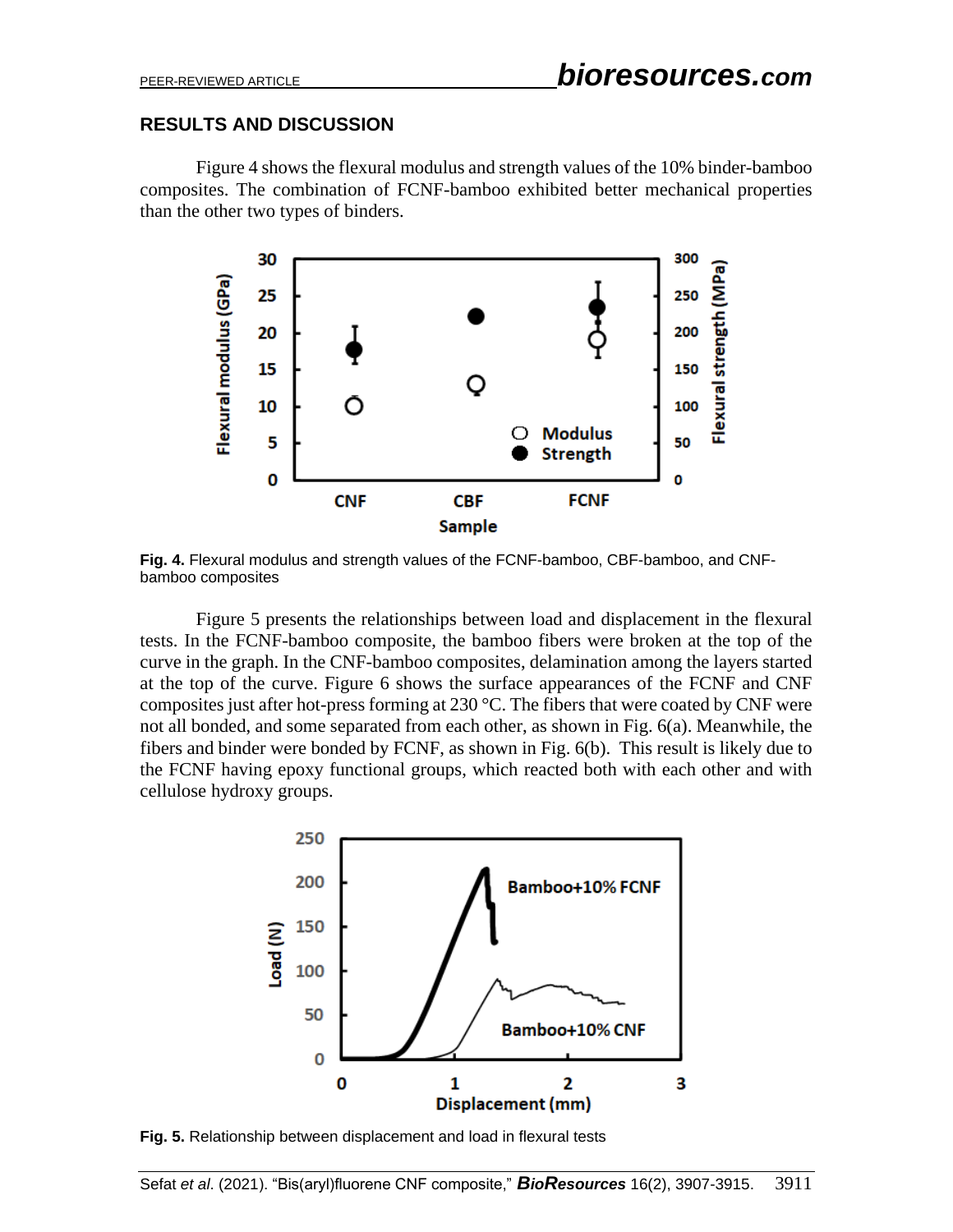# PEER-REVIEWED ARTICLE *bioresources.com*



**Fig. 6.** Macro-observation photographs of (a) CNF-bamboo composite and (b) FCNF-bamboo composite

Figure 7 shows the comparison of flexural modulus and strength values between the heterogeneously aligned bamboo fiber composites and the homogeneously aligned one. As shown, both the flexural modulus and flexural strength of the homogeneously aligned bamboo fiber composites were two times higher than those of the heterogeneously aligned composites.



**Fig. 7.** Comparison of flexural modulus and strength values between heterogeneously and homogeneously aligned bamboo fiber composites

Figure 8 shows FCNF coated sheets with (a) homogeneously aligned bamboo and (b) heterogeneously aligned bamboo. Bamboo fibers in the homogeneous sheet were carefully aligned side by side without bamboo fibers crossing each other (one layer). In the heterogeneous sheet, the bamboo fibers were approximately unidirectionally aligned, but a small number of bamboo fibers were crossing other fibers. Figures 8(c) and 8(d) show cross-sectional views of the laminated composites using the sheets in Fig. 8(a) and 8(b), respectively. Each white part in the microstructures is bamboo fiber, while each black part is a gap, containing cavity and binder. As shown, the bamboo fibers in Fig. 8(c) were apparently deformed in the horizontal direction, that is, perpendicular to compressive direction. The bamboo fibers were close to each other, and gaps among them were small due to the large deformation. Miki *et al*. (2017) reported that wood structure could be deformed largely by shear stress at high temperatures up to 180 °C. Meanwhile, the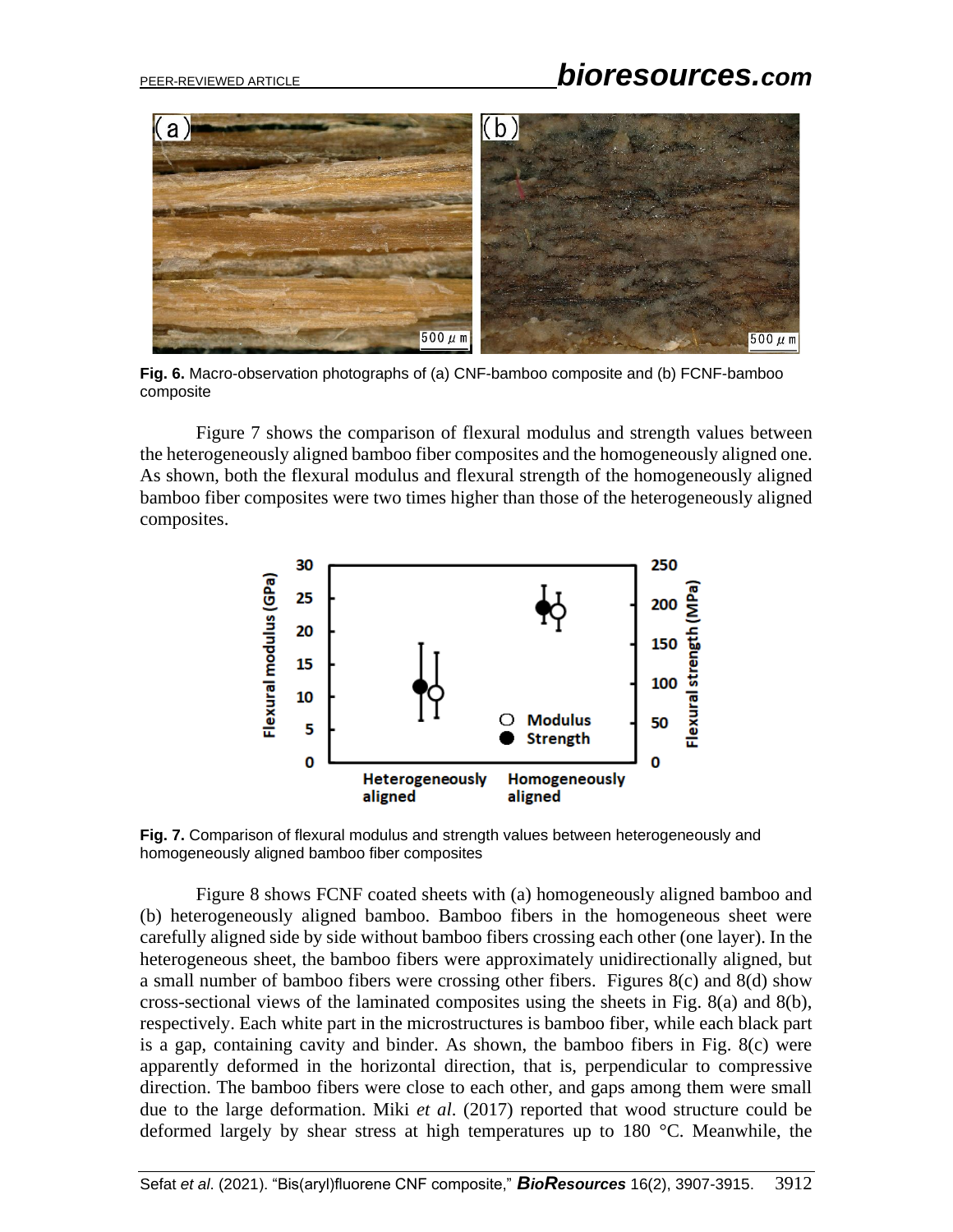bamboo fibers in Fig. 8(d) seemed to be in their original shape, and gaps among the fibers were wide. This difference in the fibers' gaps was caused by different fiber deformation. That is, the crossed fibers in Fig. 8(a) is considered to inhibit fibers deformation. Inadequate fiber deformation creates gaps, which cause insufficient contact area between fibers and binders, resulting in weak force transmission in the fiber-reinforced composites. This is the reason why the homogeneously aligned fibers' composites showed higher mechanical properties (two times higher) than did the heterogeneously aligned fibers' composites. Especially in composites with a high percentage of natural fibers, the fiber deformation can be an important factor, due to the contact area depending on the gaps among the fibers.



**Fig. 8.** (a) Homogeneously aligned bamboo fiber sheet after FCNF coating, (b) heterogeneously aligned sheet, (c) the cross-section microstructure of the composites using (a) sheets, and (d) cross-section microstructure of the composites using (b) sheets

Figure 9 shows relationships between hot-pressing temperature and flexural modulus and strength in the laminated FCNF-bamboo composites. Seven fabrication temperatures were investigated in the range of 150 to 270 °C. Both flexural modulus and flexural strength were highest at 250 °C. At 270 °C, the surfaces of the bamboo composites became charred and black. The apparent change in the fiber color was reported as thermal degradation and decreased mechanical properties in previous studies (Sefat and Shibata 2020). In such cases, some hydrocarbons remaining in the fibers interact with one another or among water, pectin, hemicellulose, and non-crystalline celluloses, as suggested by Bourmaud *et al*. (2016). Thus, 250 °C was found to be the optimal temperature. Though 250  $\degree$ C is not needed to cause chemical reaction of epoxy groups, these high temperature is enough to get hemicellulose chemistry to become active, potentially leading to crosslinking. Above this temperature, thermal degradation of natural fibers occurs.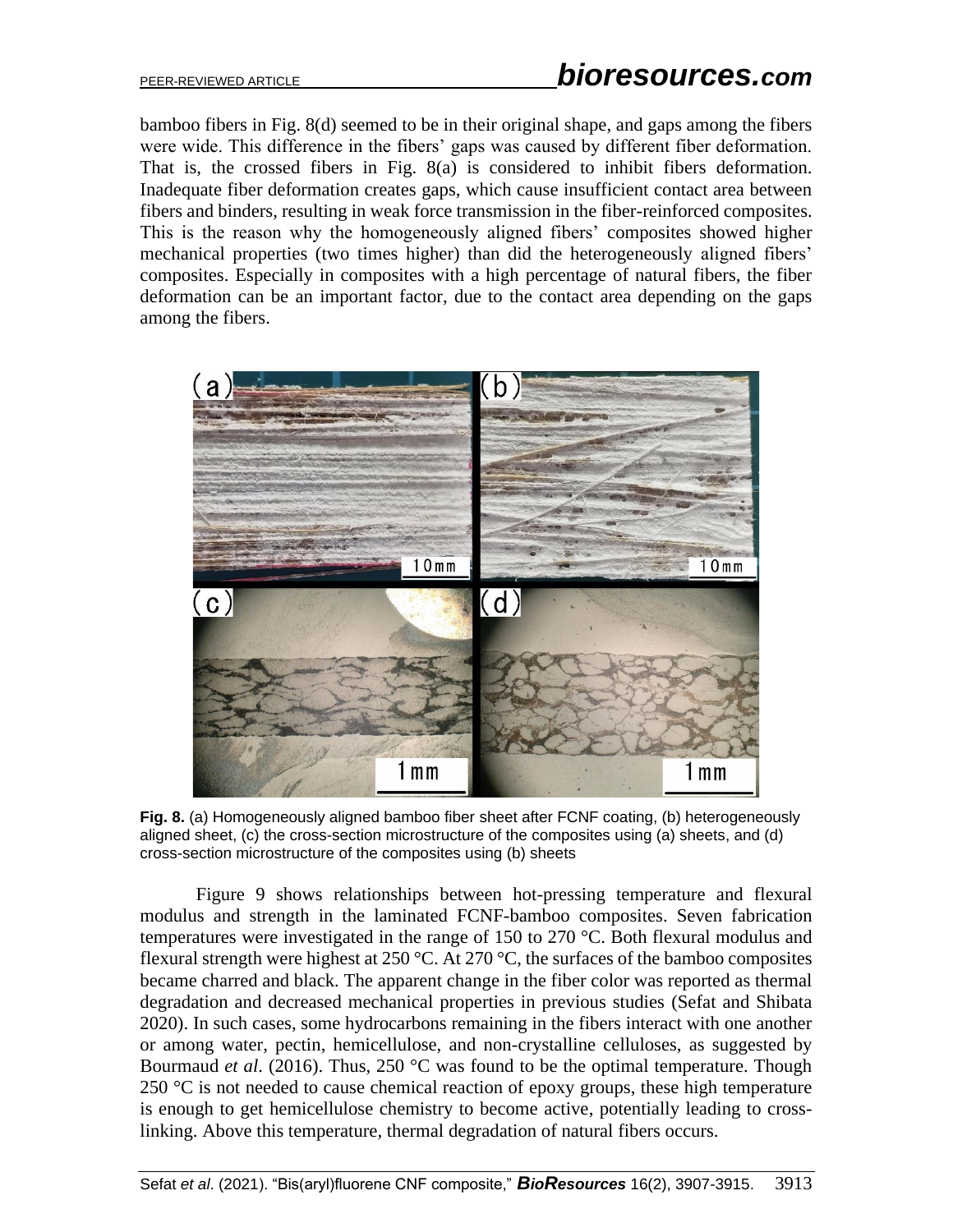

**Fig. 9.** Relationships between hot-pressing temperature and flexural modulus and strength in laminated FCNF composites

## **CONCLUSIONS**

- 1. Three types of binders, 9,9-bis(aryl)fluorene-modified cellulose nanofiber (FCNF), cellulose nanofiber (CNF), and crushed bamboo fiber (CBF), were used to fabricate bamboo fiber composites. The FCNF-bamboo composites had the highest flexural strength and modulus. This result was estimated to the strong interaction between the binder and the fibers and also among the FCNF, which has epoxy groups that chemically interact with each other.
- 2. The flexural modulus and strength of the composites with homogeneously aligned bamboo fibers were two times higher than those of the composites with heterogeneously aligned fibers. The homogeneously aligned bamboo fibers dramatically deformed, as the fibers did not cross each other. Fiber deformation narrows the gaps among the fibers, resulting in high flexural modulus and strength.
- 3. There were considerable variations in the flexural modulus and flexural strength of the composites at different hot-pressing temperatures. This indicated that the FCNF has optimal chemical reaction temperature. However, above 250 °C, the flexural modulus and strength decreased due to thermal degradation of the natural fibers.

### **REFERENCES CITED**

- Amada, S., Ichikawa, Y., Munekata, T., Nagase, Y., and Shimizu, H. (1997). "Fiber texture and mechanical graded structure of bamboo," *Composites Part B: Engineering* 28(1-2), 13-20. DOI: 10.1016/s1359-8368(96)00020-0
- Beck, A. J., Hodzic, A., Soutis, C., and Wilson, C. W. (2011). "Influence of implementation of composite materials in civil aircraft industry on reduction of environmental pollution and greenhouse effect," *IOP Conference Series: Materials Science and Engineering* 26. DOI: 10.1088/1757-899X/26/1/012015